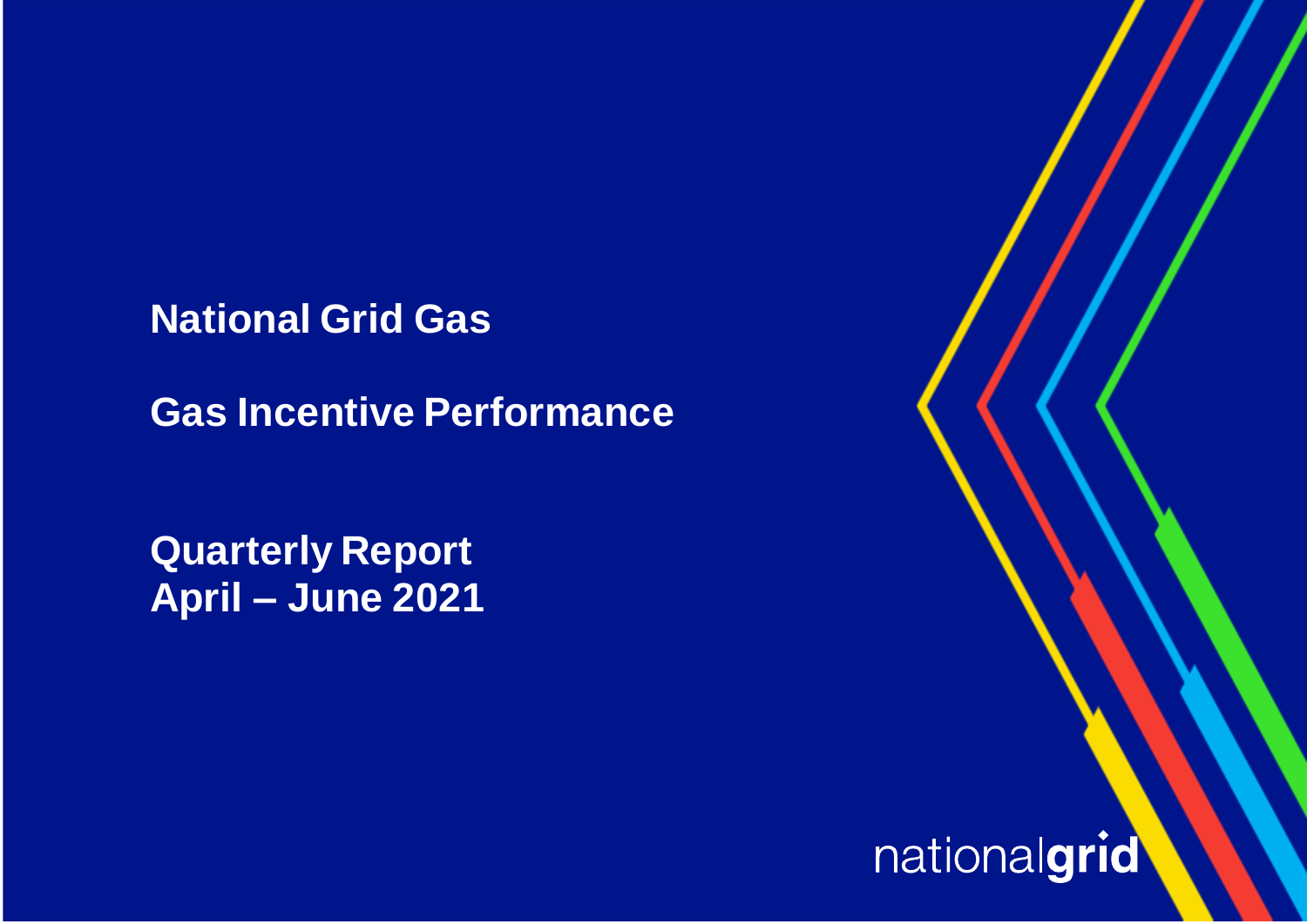## **Introduction**

This report is to provide the Gas Transmission Incentives Quarterly Performance.

The Gas System Operator function of National Grid Gas is subject to licence obligations and several financial and reputational incentive arrangements, measured through agreed methodologies following licence consultation.

These incentive arrangements are designed to minimise the overall cost of system operation to consumers, to consider environmental impacts and to support the efficient operation of the wholesale gas market, to deliver outputs which provide benefits to the industry and co nsumers.

These benefits include direct financial benefit from reductions in the costs associated with operating the gas transmission network and ensuring that we are adjusting key outputs with customer and consumer value.

The various incentive schemes provide a focus on key areas where National Grid Gas Transmission can create value for the industry and consumers, allowing National Grid to retain a share of any value created (or to be penalised should targets not be met).

## **Background**

This document was produced following feedback received through responses to industry events. This document summarises the Gas Transmission Incentive Schemes and details their performance to date.

## **For further details**

Further details on each incentive see: <https://www.nationalgrid.com/uk/gas-transmission/about-us/system-operator-incentives>

Or contac[t chris.hewitt@nationalgrid.com,](mailto:chris.hewitt@nationalgrid.com) Incentive Development Team.